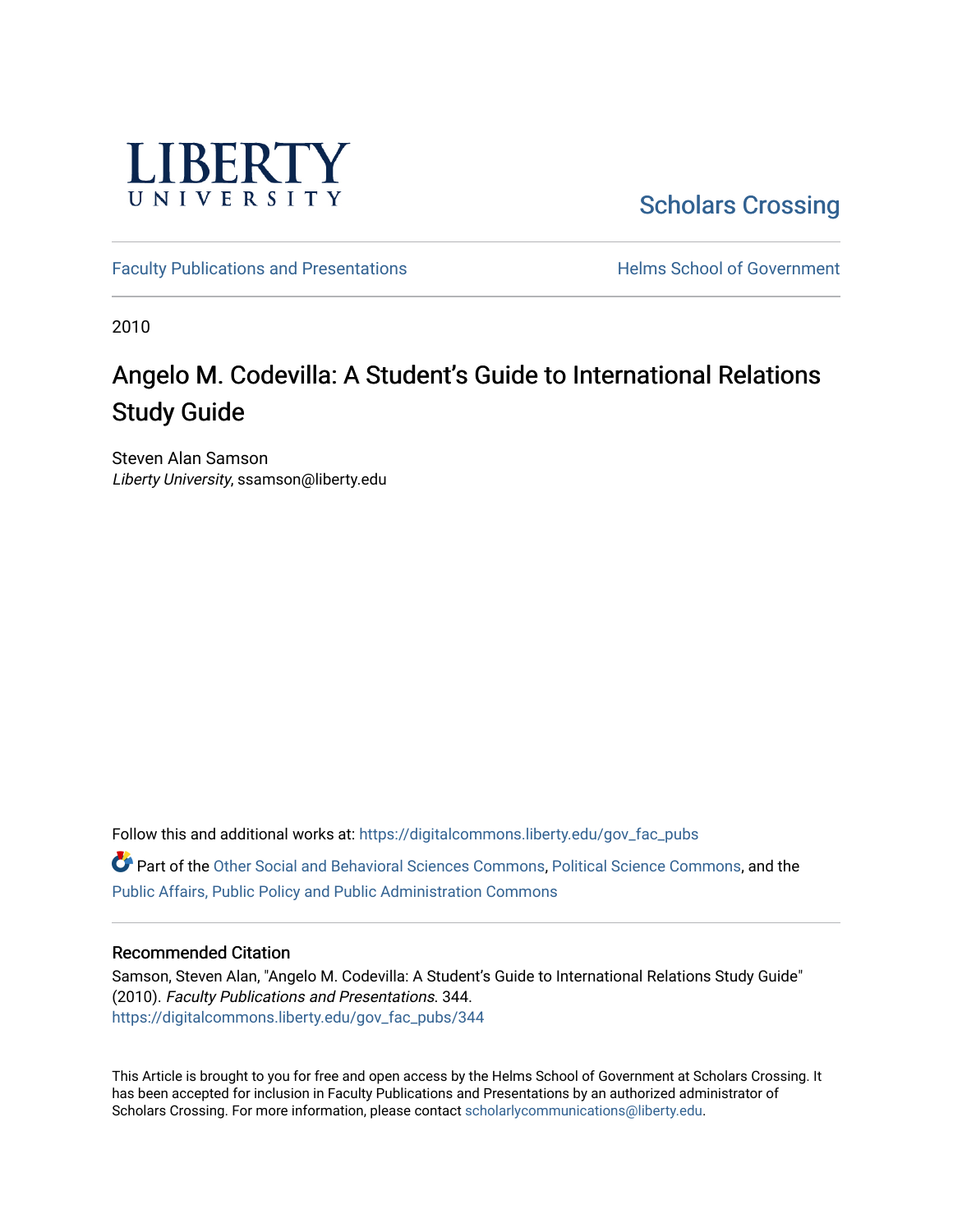### **ANGELO M. CODEVILLA: A STUDENT'S GUIDE TO INTERNATIONAL RELATIONS STUDY GUIDE, 2010 Steven Alan Samson**

### **INTRODUCTION**

### **Outline**

- A. WHAT IS IR? (1-3)
	- 1. Statesmen Have Defined Diplomacy and Statecraft by Practicing It
	- Scope of the Field
	- 3. Subfields
	- 4. Big Events
		- a. Birth of the United States
		- b. **Battle of Salamis**, 480 B.C.
		- c. **Charles Martel** and the **Battle of Tours**, 732 A.D.
	- 5. Schools of Thought
- B. NEW AMERICA, OLD WORLD (3-6)
	- 1. Plutarch's *Lives*
	- 2. Thucydides, Livy, Tacitus, and Machiavelli
	- 3. Viscount Bolingbroke's *The Patriot King*
	- 4. Turgot and Adam Smith
	- 5. George Washington's *Farewell Address*
	- 6. **John Quincy Adams** and the **Monroe Doctrine**
	- 7. Flood of Settlers
	- 8. William Seward
	- 9. James G. Blaine<br>10. Albert Beveridge
	- Albert Beveridge vs. Andrew Carnegie
	- 11. Purpose of Power
		- a. Idealists (liberal internationalists)
		- b. Expansionists
- C. TODAY'S THREE SCHOOLS: **LIBERAL INTERNATIONALISTS** (6-10)
	- 1. David Starr Jordan<br>2. Nicholas Murray Bu
	- 2. Nicholas Murray Butler<br>3. **Woodrow Wilson**
	- 3. **Woodrow Wilson**
	- 4. Use of War as a Means toward Desired Ends
		- a. They may choose military measure, but they reject war in the dictionary sense of of the word
		- b. Illustration: Wilson's "war that ends all wars"
	- 5. Liberal Internationalist Trunk Consisted of America's Ruling Elite
		- a. Herbert Hoover [Food Administration], Gerald Nye [later investigator of the
		- "merchants of death"), William Borah [leader of the Irreconcilable faction]

# 6. **Kellogg-Briand Pact**

- John Foster Dulles (whose brother Allen directed the CIA) [another prominent Protestant layman was the Rockefeller aide Raymond Fosdick, brother of the Rev. Harry Emerson Fosdick, the pastor the Riverside Church and famous opponent of fundamentalism]
- 8. Franklin Delano Roosevelt
- 9. **Henry L. Stimson**, *On Active Service in Peace and War*
	- Suppressed Nineteenth-Century Paradigm of Foreign Policy
		- a. Amb. Joseph C. Grew
		- b. America First Committee and Anti-Intervention League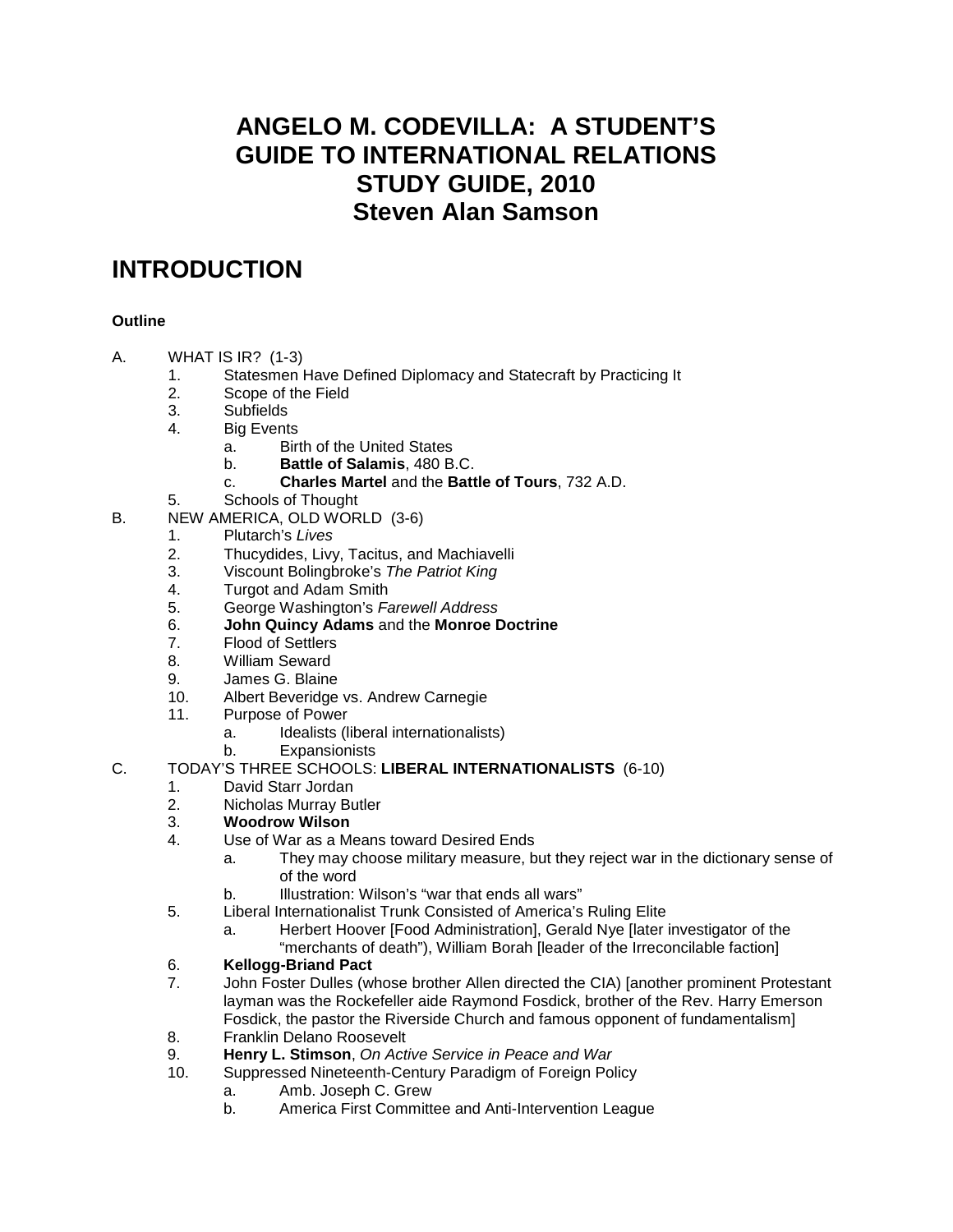- c. Sen. **Henry Cabot Lodge**, leader of the Reservationist faction that opposed the Versailles Treaty
- 11. Leftward Swing
	- a. William Appleman Williams
	- b. Anthony Lake
- D. REALISTS (10-12)
	- 1. **Hans Morgenthau**: All motives reduced to a power equation via carrots and sticks
	- 2. **Balance of Power** Approach [as Opposed to Collective Security]
	- 3. Rational Choice Theory and Game Theory<br>4. Academic Canon: Robert Osgood. Thomas
	- 4. Academic Canon: Robert Osgood, Thomas Schelling, Henry Kissinger
	- a. It empowered technocratic conflict managers over generals
	- 5. Reflexive Harmonization of U.S. Interests with Those of Adversaries a. Trimming America's objectives in the expectation of reciprocity
	- 6. Kissinger Noted That America Paid the Same Price for Defeat as for Victory
	- 7. Harold Brown on Détente: "When We Build, They Build. When We Stop, They Build."
	- 8. Realists Expected Moderation to Beget Moderation
- E. NEOCONSERVATIVES (12-14)
	- 1. Rejection of **Moral Equivalence** by Norman Podhoretz, Jeane Kirkpatrick, Daniel Patrick **Movnihan**
	- 2. Robert A. Taft<br>3. Convergence of
	- 3. Convergence of Wilsonian Liberalism with Anti-Communism
	- Its Relationship to the Statecraft of Washington and Adams Is Tangential
	- 5. Joshua Muravchik
	- 6. Robert Kagan

### F. THEIR PROBLEMATIC **SHARED PREMISE** (14)

- 1. They See All Nations as Actually or Potentially of One Mind with Themselves
	- a. Liberal internationalists: Foreigners are eager for modernization
		- b. Neoconservatives: They are actual or potential democrats
		- c. Realists: They pursue their rational self-interest
- 2. International Relations Requires Reading the Best Books

### **Review**

| John Quincy Adams | Monroe Doctrine     | liberal internationalists |
|-------------------|---------------------|---------------------------|
| Woodrow Wilson    | Kellogg-Briand Pact | Henry Cabot Lodge         |
| <b>Realists</b>   | Hans Morgenthau     | <b>Neoconservatives</b>   |
| moral equivalence |                     |                           |

## **I. THE STAGE AND ITS CHARACTERS**

### **Outline**

- A. INTRODUCTION (15)
	- 1. Indispensable Prerequisite for Dealing with Other Countries: Understand One's Own
	- 2. Resources: Samuel Huntington and Walter McDougall
- B. THE STAGE (15-17)<br>1. Deep Differen
	- Deep Differences within the "Global Village" [Marshall McLuhan's Phrase]
	- a. Bosnia vs. Japan
	- 2. Geography Makes a Difference
	- 3. **Halford Mackinder** [Author of "The Geographic Pivot of History," the **Heartland Theory**]
- C. GEOGRAPHY AND DEMOGRAPHY (17-32)
	- 1. World Island [Euro-Afro-Asia] (so named by Halford Mackinder)
		- a. **Heartland** [Pivot Area]
	- 2. **Siberia**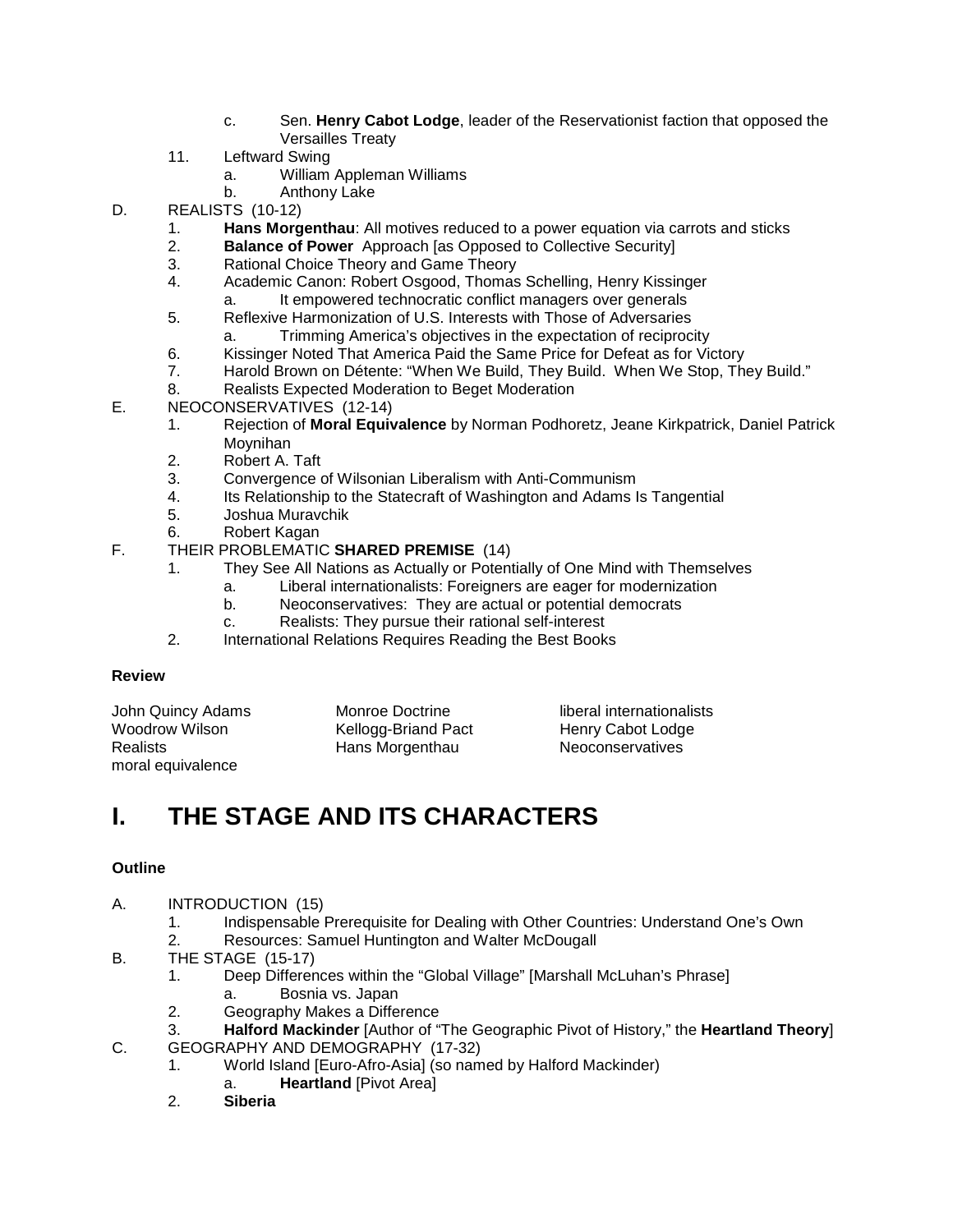- a. Lena, Ob-Irtysh, and Yenisey rivers
- b. Oil and gas produced in self-contained camps
- c. Trans-Siberian Railroad<br>d. Route of Mongol invasio
- Route of Mongol invasions
- e. **Steppes** of Central Asia
- f. **Silk Road**: a 4000-mile long network of trade routes between China and the West that dates back before 115 BC
- g. **Tamerlane** [Timur-e Lang= Timur the Lame]: Turkic-Mongol descendant of Genghis Khan who ruled an empire from the Caucasus through Persia to India
- h. Peoples: Azeris, Kazakhs, Turkmen, Uzbeks, Kyrgyz (all Turkic), Tajiks (Persian)
- 3. Southwest of the Urals
	- a. Ural, Volga, Dnieper, and Don river valleys
	- b. Caucasian Peninsula: Armenians, Azeris, Georgians, Chehens
- 4. European Russia
	- a. Northern European Plain: Poles, Estonians, Latvians, Lithuanians, Ukrainians , **Moldovans**
	- b. Continental climate
	- c. shrinking population

### 5. **Iranian and Turkish (Anatolian) Plateau**

- a. Persians and Turks<br>b. Pivotal position bety
- Pivotal position between east and west
- c. Strategic location atop scarce water supplies allows them to dominate the Arabs
- d. Iranian and Turkish practice of Islam differs substantially from that of the Arabs

#### 6. **Fertile Crescent**

- a. Irrigated Areas
- b. Marsh Arabs (Shiite)
- c. Sunni Arabs
- d. Kurds
- e. The clash of empires has been the history of this land
- f. No longer agriculturally self-sufficient

#### 7. **Arabian Peninsula**

- a. **Hashemite** Arab princes of the Hejaz (heirs of the Sharif of Mecca and descendents of Ali and Fatima) (now the royal family of Jordan)
- b. **Abd-al-Wahhab** and the Wahhabi tribes of Nejd ruled by the family of Ibn Saud
- c. Saudi kingdom
- d. Red Sea coast
- 8. North Africa
	- a. Sahara Desert
	- b. Egypt
	- c. Sudan
	- d. Ethiopians [The chief Ethiopian languages are Semitic, not Nilotic]
	- e. Mediterranean coast: St. Augustine
	- f. Exports to Europe: Algerian wine
	- g. Exports, except for refugees, stopped after independence
	- h. Today these lands teeter between secular despotism and Islamist despotism
- 9. West Coast of Africa
	- a. Dakar
	- b. Decay and warfare
	- c. Congo River
- 10. River Valley Region
	- a. Highlands and savanna
	- b. Tribalism

#### 11. **South Africa**

- a. Continent's largest producer of goods and services
- 12. Indian Subcontinent
	- a. Himalayas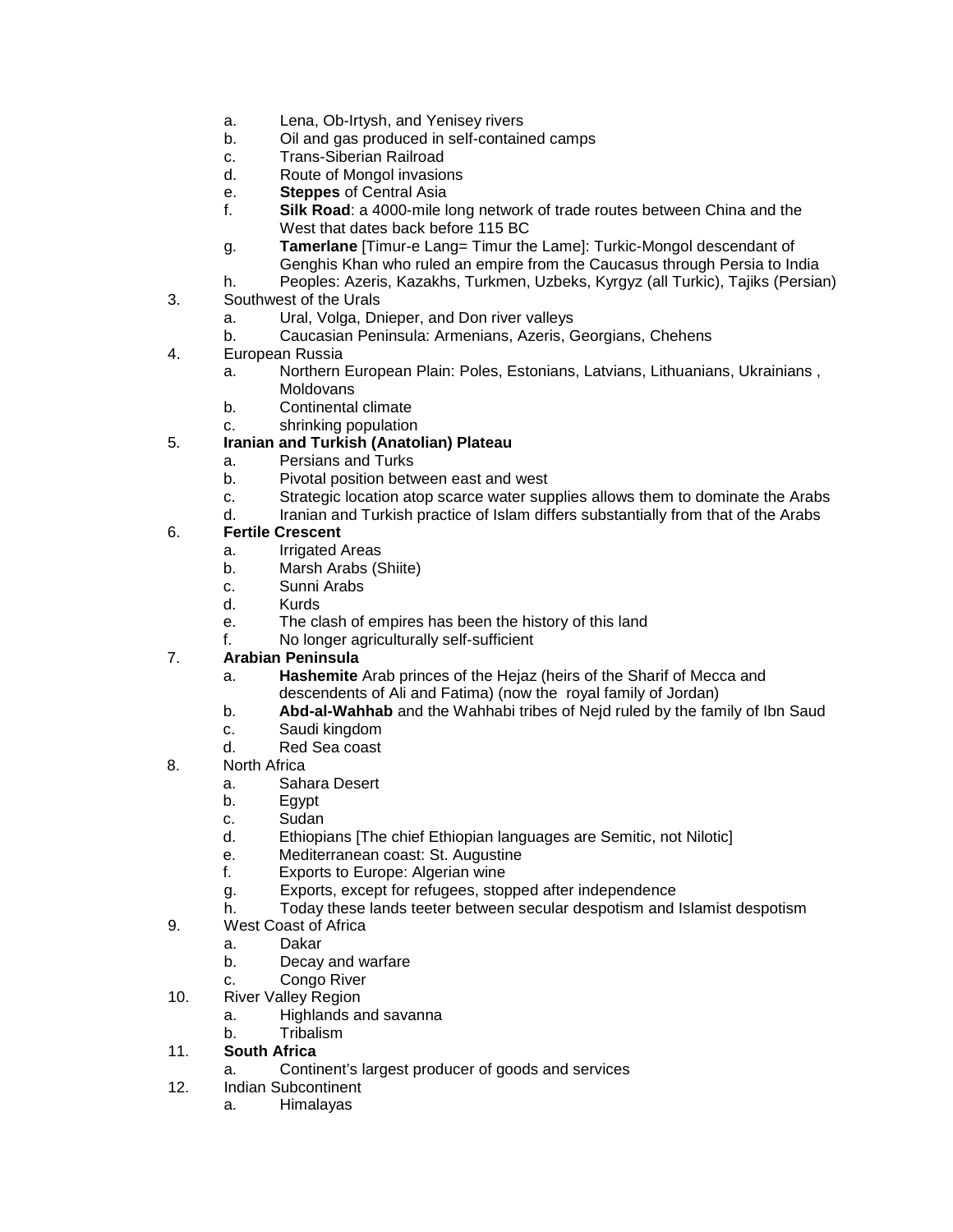- b. Indus, Ganges, and Brahmaputra
- c. Religious groups (Hindus, Muslims, Sikhs): uneasy truce imposed by British
- d. British role in the creation of the two Pakistans
- e. Afghanistan
- 13. Greater China
	- a. Han Chinese
	- b. Manchus
	- c. Mongols
	- d. Uighurs (Xianjiang province) and Tibetans
	- e. Indochina (connected to China by river valleys)
	- f. China (Zung Guo): **cultural characteristics**
	- g. Matteo Ricci
- 14. **Rimlands** [so named by **Nicholas Spykman** in contrast to the Heartland; corresponding more to Mackinder's Outer or Insular Crescent than to the Inner or Marginal Crescent; cf. Alfred Thayer Mahan's debated and debatable zone]
	- a. Japan (linguistically, Japanese is usually classified as Altaic, not Sinic)
- 15. Oceania
- 16. New World
- a. Mountainous spine (cordillera) and deserts in the rain-shadow of the High Sierra 17. South America
	- a. Southern Cone
	- b. Brazil
	- c. Amazon River
	- d. Inca Empire of the Andes
- 18. North America
	- a. Mexico
	- b. United States and Canada: **leading exporters of food**
- 19. Europe
	- a. Divisions: Eastern Orthodoxy, Latin Catholicism, Northwestern Protestantism
	- b. Nations
	- c. European way of life is passing away: Aging minority in lands once theirs
- D. CIVILIZATION AND THE CHARACTER OF NATIONS (32-39)
	- 1. Mentalities and Patterns of Behavior
		- a. Samuel Huntington and Adda Bozeman
	- 2. Points of View
		- a. **Propositions** of our **Judeo-Christian Civilization**, *e.g.*, the law of contradiction
		- b. Its particular and exclusive character
		- c. The West went where other civilizations never ventured
	- 3. The Difficulty of Cross-Cultural Communication
		- a. Differences in word meanings
		- b. Cultural clashes within civilizations
		- c. **No way of life ever survives the death of its original ideas** [cf. Roger Scruton on the culture of repudiation and:; cf. challenging sovereignty, p. 45, UN Human Rights panels, p. 51, subversion, p. 64, ally-shopping, pp. 88-89] NOTE: Paul Kengor's *Dupes* (and many similar books) deals with the ensemble

of means by which countries are subverted (see pp. 64-67 below). For example [http://www.americanthinker.com/2010/11/duped\\_in\\_north\\_korea\\_from\\_obam.html](http://www.americanthinker.com/2010/11/duped_in_north_korea_from_obam.html)

- 4. Modern China Is an Overlay
	- a. Ancient habits of obedience to authority
	- b. Modern syncretism
	- c. Bureaucratic control
	- d. Intellectual openness
- 5. Civil War within Islam
	- a. **Sunni** vs. **Shia**
		- b. *Ghazw* of the Bedouin [*ghazis* were incorporated raiders, mercenaries]; *e.g.*, Tamerlane]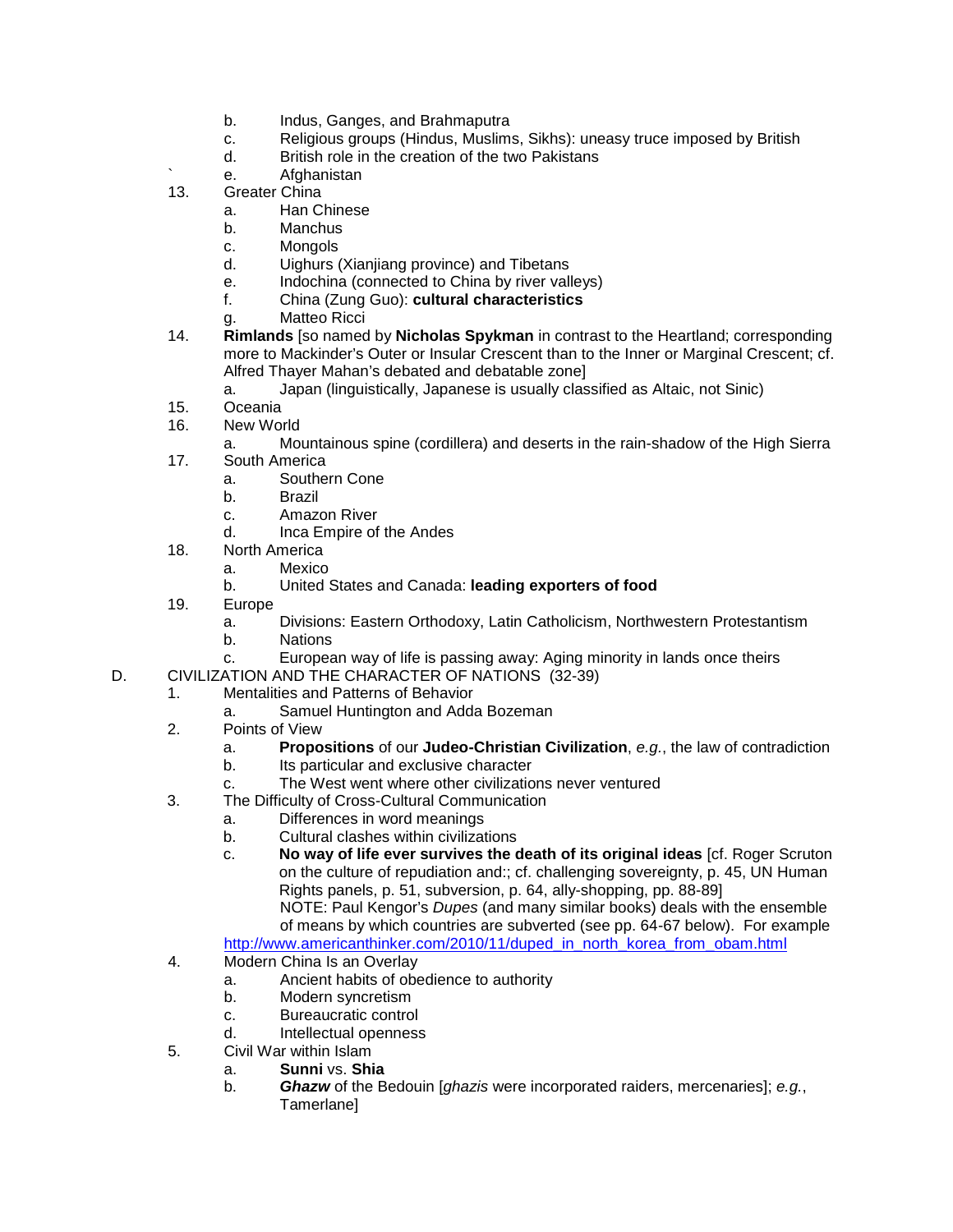- c. Division of Islamic civilization; *dar al harb* (abode of war)
- Absorption of the gamut of western civilization
- 6. Hindu Civilization (Not Buddhism)
	- a. English language: vehicle for education (especially for Dalits)
	- b. New culture of individual achievement
- 7. Japanese Civilization
	- a. Shinto
		- b. Residue of Buddhist habits
		- c. Lack of Christian influence
		- d. Tribal self-worship (cf. Franz Rosenzweig on paganism
		- e. Consensus and unity
- 8. Judeo-Christian Civilization
	- a. Self-questioning
	- b World's greatest struggles have taken place within it
	- c. Local factors
	- d. **Revolutionary [antithetical] movements** [cf. medieval Gnostics, Roger Scruton's culture of repudiation]
	- e Desire to remake the world [after a new image]
	- f.' Modern environmental ism
- 9. Civilizations Only Set the Boundaries
- E. REGIMES (39-44)
	- 1. International Personality of Peoples
		- a. Germany
		- b. Japan and China
		- c. Character depends on the regime
	- 2. Varieties of Contemporary Despotism
		- a. **Karl Wittfogel**'s *Oriental Despotism*
	- 3. Insecurity of Despots
		- a. Introverted periods
		- b. Use of **indirect strategies** in lieu of war [cf. Basil Liddell Hart]
		- c. Terrorism: the Middle East weapon of choice
		- d. Soviet policy forbade war
		- e. The provocative weakness of the prey makes them targets of despots
	- 4. **Democracy**
		- a. Switzerland: widespread use of the **referendum**
		- b. Elsewhere, governments are controlled by parliamentary majority parties
		- c. **Electoral politics**: A mere overlay on the relationship between the state
		- bureaucracy and its clients [bureaucratic clientelism, no vote on Lisbon Treaty] d. United States: Main political decisions still made by elected officials
		- e. Congo: a self-designated "democratic republic"
	- 5. Regimes in Peace and War
		- a. Imperialist Athens and Rome, introverted Sparta
		- b. Switzerland: armed to the teeth
		- c. European democracies: more bloody-minded that the kings had been<br>d. European pacifism
		- European pacifism
		- e. Alexander Hamilton in *The Federalist*, no. 6
	- 6. Small, Self-Selected Ruling Elites
		- a. Iran: Council of Guardians
		- b. Saudi Arabia and United Arab Emirates: monarchs serve as chairmen of the board of these family-owned enterprises
	- 7. Distinction between Despotism and Oligarchy
		- a. Despotic single-mindedness
		- b. **Oligarchic factionalism** [feudalism=self-sufficient factions]
		- c. Illustration: Machiavelli's contrast between the Turkish Empire and feudal France
		- d. Machiavelli's operational judgment applies even more strongly to democracies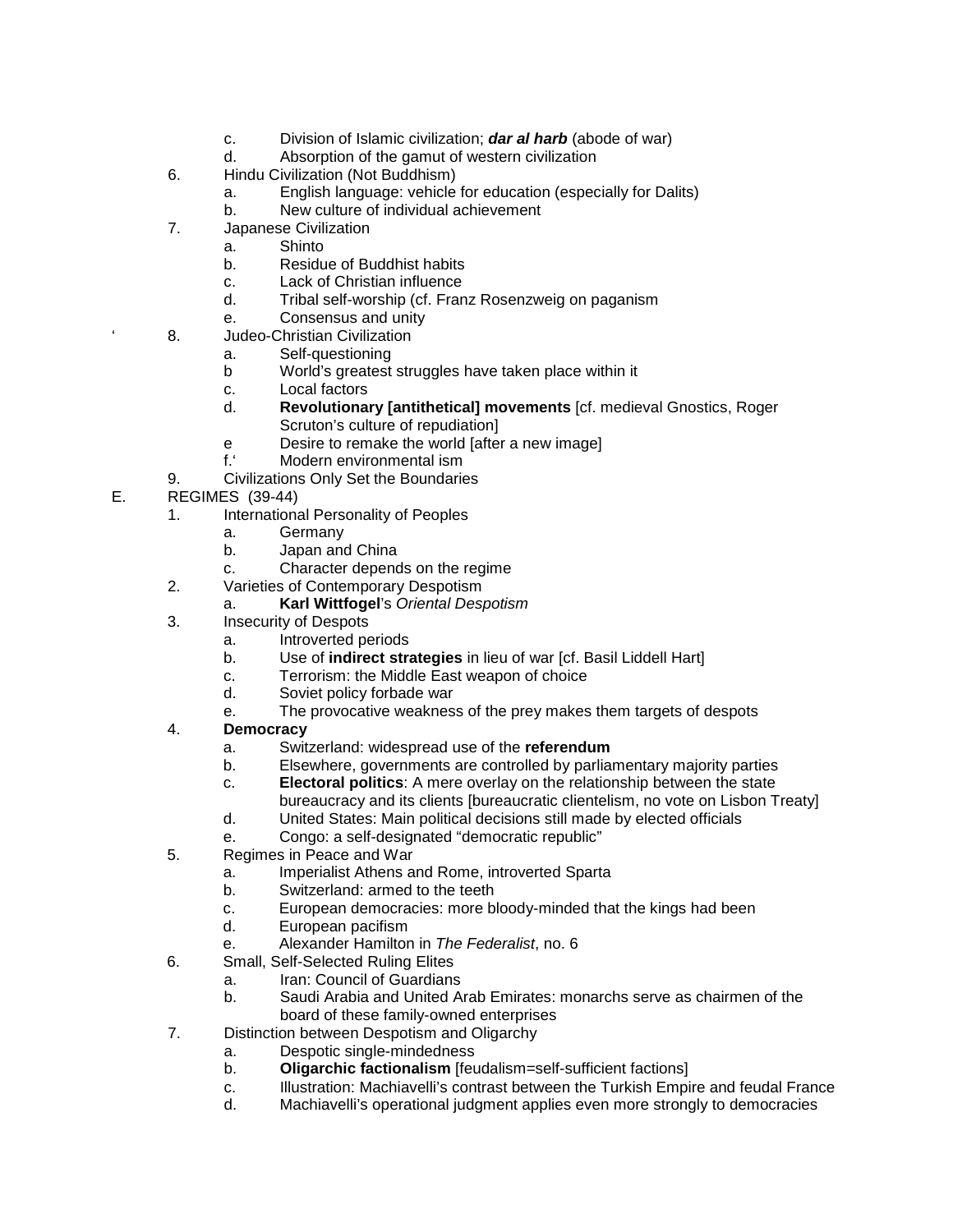8. Alexander Hamilton's List of the Causes of Hostility among Nations

#### **Review**

Halford Mackinder **Heartland** Silk Road Tamerlane Iranian and Turkish Plateaus Fertile Crescent<br>Abd-al-Wahhab South Africa British role in Inc China's cultural characteristics Rimland(s) leading exporters of food Judeo-Christian Civilization death of original ideas *ghazw* indirect strategies of despots Swiss use of referendum Europe's electoral politics Machiavelli on despotism and oligarchy

revolutionary movements

British role in India

### **II. THE INTERNATIONAL SYSTEM IN HISTORY**

#### **Outline**

- A. HISTORY OF THE INTERNATIONAL SYSTEM (45-52)
	- 1. Origins
		- a. **Treaty of Westphalia**
		- b. Evolution away from the classical model of non-interference
		- c. Use of non-state actors and international institutions to **challenge sovereignty** [Detailed by Dore Gold, John Bolton, and others]
	- 2. Classics of Statecraft
		- a. *Shahnameh*
		- b. *Arthasastra*
		- c. Sun Tzu's *Art of War*
	- 3. **Thucydides**'s *History of the Peloponnesian War*
		- a. Causes: mutual fears, clashing interests, hunger for honor [cf. Thomas Hobbes]
		- b. Athens and Sparta both reflected their different **domestic identity**
		- c. A complete education in international relations
	- 4. Roman Empire
		- a. *Jus Gentium* [law of nations]
		- b. Christendom
		- c. Each prince was to be a *defensor pacis* [cf. Marsilius of Padua]
		- d. *Diplomae*: credentials of medieval negotiators (*diplomati*)
		- e. Presumption that peace and the law-order should govern the relations of princes
	- 5. Renaissance Diplomacy
		- a. Medieval presumption undermined by conflicts between emperors, popes, antipopes, and imperial electors
		- b. **Jean Bodin**: concept of **sovereignty**
		- c. Shift of diplomacy from common law to a **contest between amoral sovereigns**
	- 6. International System Is Not a Community of Nations
		- a. Few of its member states represent actual nations
	- 7. Westphalian System of **Mutual Recognition**
		- a. Assumption: European epicenter consists of sovereign homogeneous nationstates
		- b. Universal extension of the system
		- c. Recognition of sovereignty extended to ex-colonies and non-colonies
		- d. **Ethnic conflicts** challenge most sovereignties from within
	- 8. The Westphalian System's Common Ground Is Narrow
		- a. It substituted individual states' sovereignty for the common standards of Christian **canon and customary law** that had ruled since the days of **Charlemagne** (800)
		- b. **Hugo Grotius** and Emmerich de Vattel drew on the *Jus Gentium*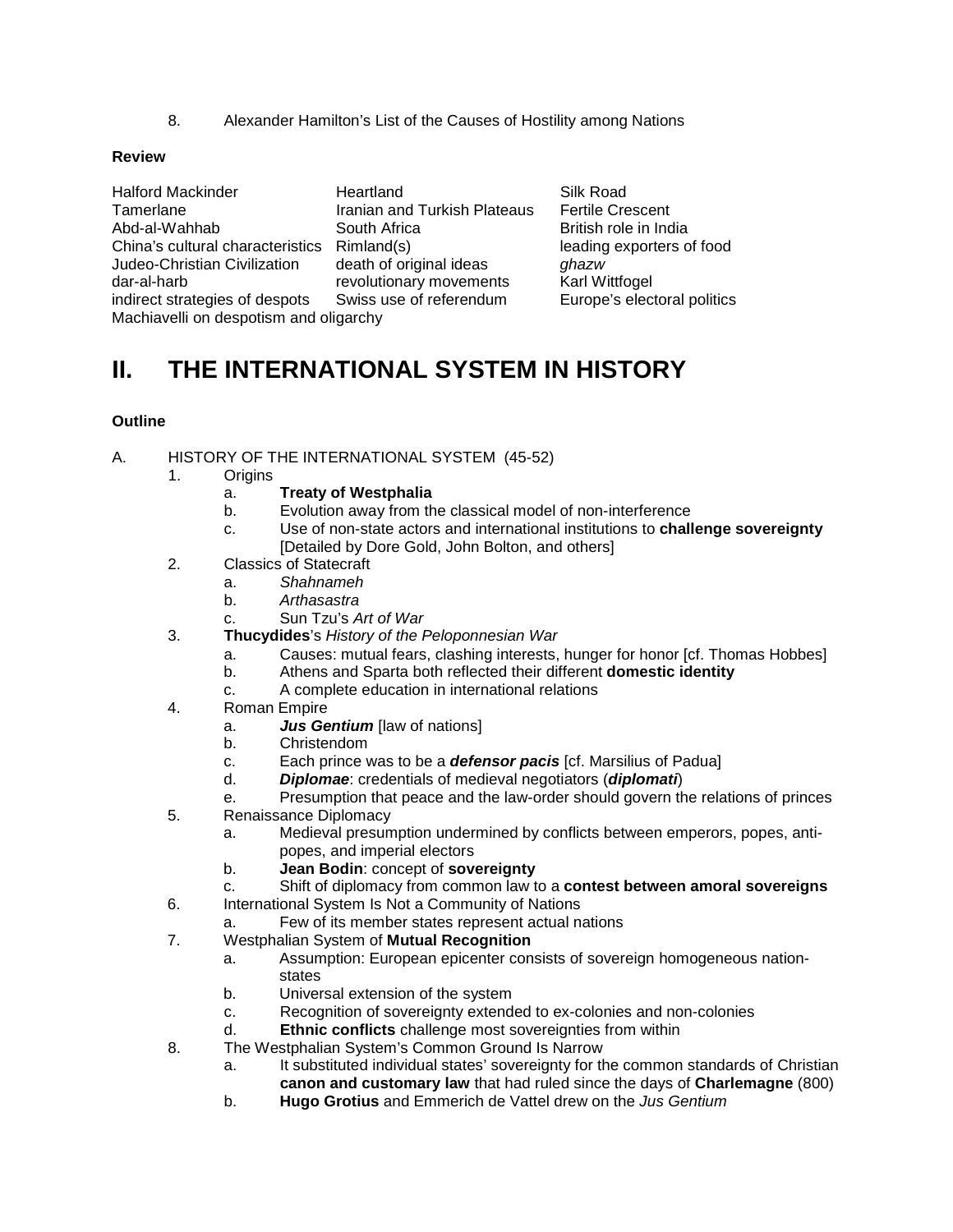- c. Modern international law is the sum of various promises
- 9. Each Nation Is Equal Only in Its Sovereign Right to Judge What It Owes and Is Owed
	- a. Promise-keeping is a matter of convenience
	- b. Self-binding character of the web of agreements
- 10. Sovereigns's Interests May Be Parallel But Never Common (J. Q. Adams)
	- a. **Sovereign autonomy**: essence of international law (anarchic system of states)
	- b. Elimination of Poland, 1795
	- c. The Great War [a war between cousins: George V, Wilhelm II, Nicholas I]
- 11. Uses and Abuses of International Relations
	- a. International Air Transport Agency
	- b. UNESCO: balancing act between member state agendas
	- c. IPCC: instrument of non-state interest groups<br>d UN Human Rights Council panels and Durba
	- d. UN Human Rights Council, panels, and Durban Conference: instruments of ideological war against Judeo-Christian civilization
- 12. United Nations
	- a. Divergence of reality from its founding hopes:
- B. DAY-TO-DAY INTERNATIONAL AFFAIRS IN OUR TIME (52-55)

#### 1. Divisions of **International Law**

- a. Private law: customary reciprocity
- b. Administrative law: Works of necessity
- c. Political law: lack of commonality
- 2. **Elihu Root**
	- a. System of arbitration enforced by consensus of the dominant Christian nations
- 3. **Versailles Peace Conference**
	- a. Birth of unnatural, unsustainable entities: more nations with less in common
	- b. Hope invested in imaginary communities based on shared aspirations
- 4. The **United Nations Falsified (Betrayed) These Aspirations**
	- a. Inclusion of the Soviet Union as one of the UN's pillars
	- b. Open Admissions Policies
	- c. The requirement that a country have a de facto government was dropped
- 5. Elevation of **Yasser Arafat**
	- a. UN recognized Arafat's (personal) sovereignty over the Palestinian Authority
	- b. Lowering of standard for membership
	- c. Prevailing hypocrisy in today's UN
- 6. Struggle over Which Regimes and Ways of Life Are Legitimate
	- a. Westphalian assumption of non-interference has been has been rejected
	- b. Soviet push for Western "reparations" or transfer of resources
	- c. Euro-American dictation of the internal affairs of other peoples in not uncommon

#### **Review**

| Treaty of Westphalia | Thucydides                         | <b>Jus Gentium</b>      |
|----------------------|------------------------------------|-------------------------|
| defensor pacis       | diplomati                          | Jean Bodin              |
| sovereignty          | system of mutual recognition       | canon and customary law |
| Charlemagne          | Hugo Grotius                       | sovereign autonomy      |
| Elihu Root           | <b>Versailles Peace Conference</b> | United Nations betrayal |
| Yasser Arafat        | Western reparations                |                         |
|                      |                                    |                         |

### **III. THE INSTRUMENTS OF POWER**

### **Outline**

- A. INTRODUCTION (57-58)
	- 1. Instruments Must Be Viewed in the Context of Policy Objectives and Strategies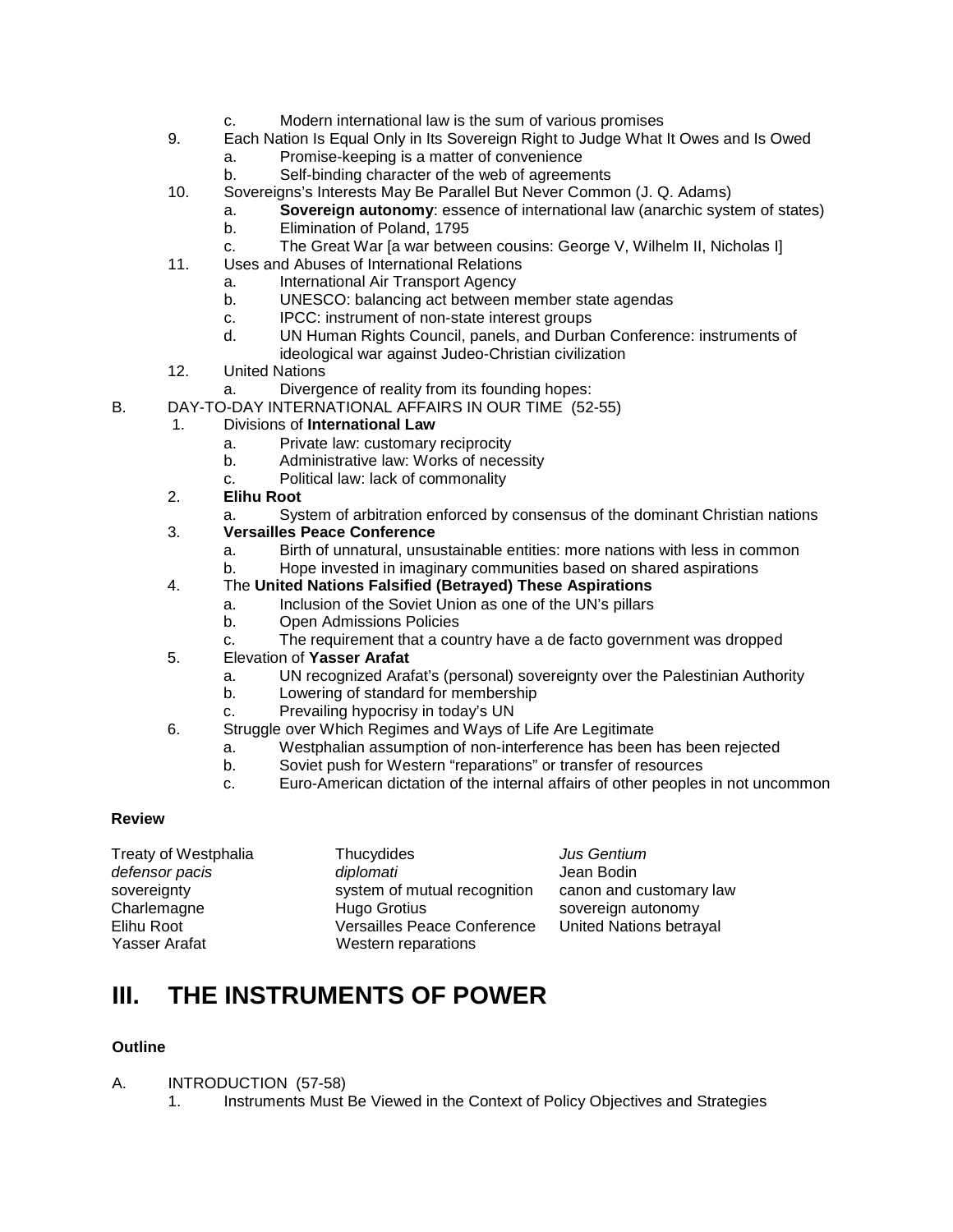- a. Instruments are neither strategies nor policies
- 2. Defining the Terms
	- a. **Strategy** is the concrete art of balancing means and ends
	- **Policy** is an "ensemble of continued pursuits, of decisions matured, of measures brought to term." (**Charles de Gaulle**)
	- c. Both are measured against the statesman's objectives
- 3. The Arts of International Relations (Below) Are Means by Which to Move Other Countries B. DIPLOMACY (58-59)
	- 1. Diplomats' Words Will Be **Persuasive Only If They Represent a Competing Reality**
		- **a. Diplomacy** is the content of the messages it conveys
		- b. Diplomacy is about **truth**, precisely conveyed
	- 2. Most Diplomatic Discourse Imitates a Business Transaction
		- a. The negotiator's skill lies in ensuring that both sides have an accurate picture
		- b. Different rules apply when the objectives of the two sides are not mutually compatible
		- c. In such exceptional cases, diplomatic contact serves belligerent "side effects"
	- 3. The Skillful Crafting of Offers
- C. PUBLIC DIPLOMACY AND PRESTIGE, OR "SOFT POWER"
	- 1. Motives: Affections, Enmities, Fears, Honors, and Interests
	- 2. **Soft Power** Is No Substitute for the Ordinary Tools of Statecraft
	- The Triumph of More Attractive Ways of Life
		- a. Every great empire has combined military power and policy prudence with attractive ideas of how people should live [Cf. Francis Schaeffer's *How Should We Then Live?*]
		- **b. Joseph Nye**'s notion of soft power "supposes that a nation's innocuousness and propensity to please are attractive enough to reduce or eliminate the need for statecraft [cf. J. Budziszewski on the cupidity of our idols of the marketplace]
	- 4. The Effects of Force Are Not Canceled by Ideas
		- a. **Hans Morgenthau**: **Prestige** is having a reputation for power, for *gravitas*
		- b. Incapacity or unwillingness to protect friends and put enemies out of action breeds **contempt**
		- c. Peoples are moved more powerfully by **hate and fear** than by attraction
		- d. Force of religion and forms of worship
	- 5. Importance of Appealing to Minds and Hearts
		- a. Cold War public diplomacy
	- 6. Successful Appeals
		- a. Need to reflect the audience's interests
		- b. Appeals have to be verified by actions and ratified by success
		- c. Success moves hearts and minds; failure repels viscerally
- D. ECONOMIC STATECRAFT (62-64)
	- 1. Economic Favors and Strictures Are Blunt Tools
		- a. Limits of **Bribery**: It is easier to buy foreign leaders than to make them stay bought
		- b. **Sanctions** cannot force compliance with demands that would damage the regime or its important objectives
	- 2. Deadliness of Economic Warfare
		- a. Wholesale WWI **Allied starvation blockade** of Germany and the low countries
			- b. Acts of economic warfare must risk widening the conflict
	- 3. Decisiveness
		- a. Economic incentives without decisive measures are counterproductive when not not taken seriously
		- b. Illustration: Japan vs. the United States, 1940-1941
	- 4. Sending a Message
		- ["If you want to send a message, use Western Union" Samuel Goldwyn]
		- a. Sparta used Pericles' sanction against Megara as an excuse for declaring war
- E. SUBVERSION (64-67)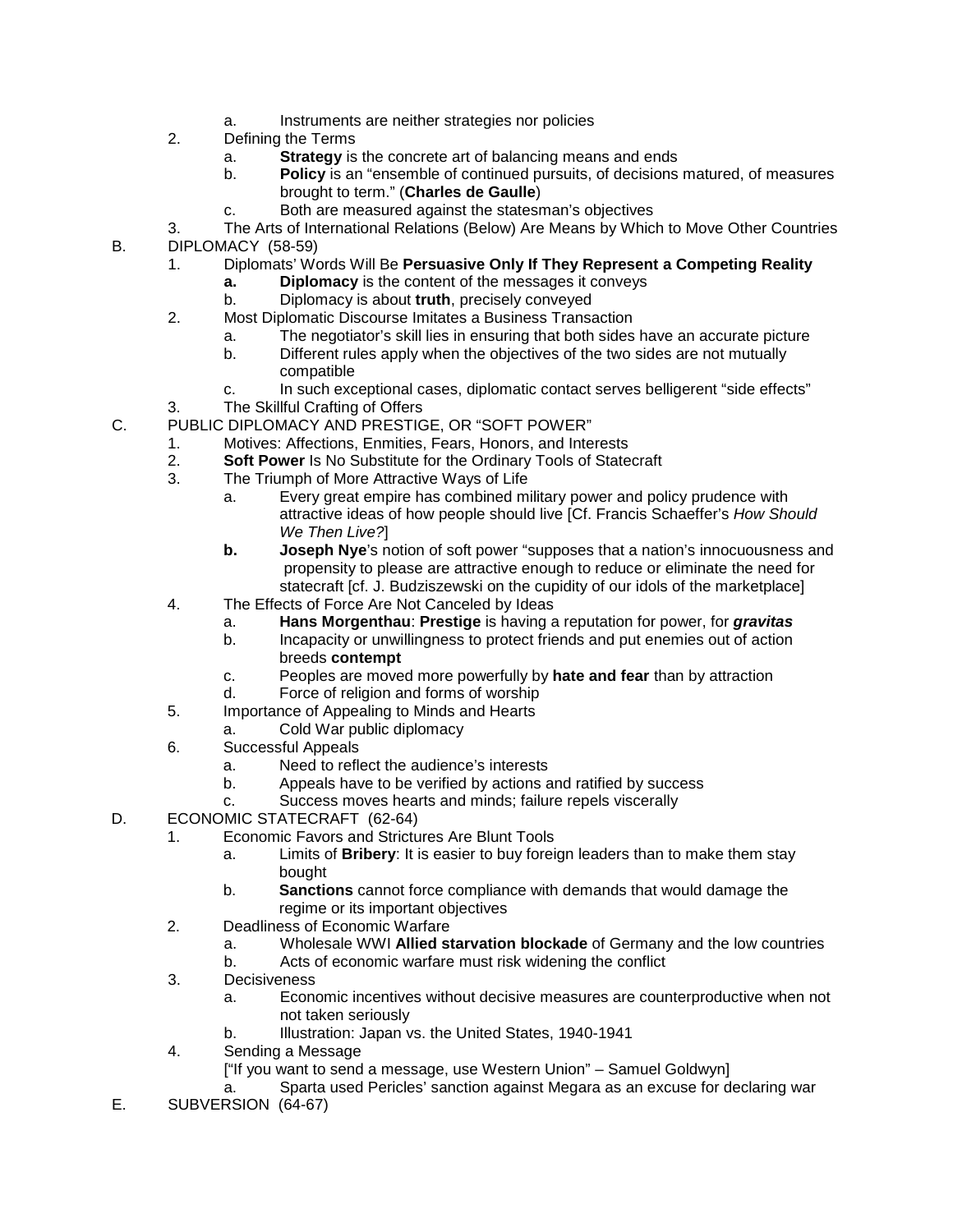- 1. Interference Is Part of Normal Relations<br>2. Three Facts about Subversion
- 2. **Three Facts about Subversion**
	- a. All societies have internal divisions<br>b. Wise statesmen leverage their cont
	- Wise statesmen leverage their contacts in foreign camps
	- c. Success depends upon the target's susceptibility
	- An illustration of subversion as an essentially criminal enterprise:

<http://www.washingtonpost.com/wp-dyn/content/article/2010/11/25/AR2010112502233.html>

#### 3. When Is Subversion Most Effective?

- a. When dissidents are independent advocates of inherently appealing policies
- 4. Subversion Is Endemic
	- a. United States as a model to be emulated [cf. René Girard on mimetic desire]
	- b. Soviet Union seen by many as a harbinger of justice [cf. Roger Scruton on the
		- culture of repudiation and Michael Polanyi on moral inversion]
	- c. Support of like-minded individuals and groups
	- d. Foreign agents seek to control allies, but this makes them less effective
- 5. Successes and a Failure
	- a. Members of the English court were made **pensioners of Louis XIV**
	- b. Spread of Saudi largess in Washington and Houston
	- c. Henry Kissinger's failed commercial deals with the Soviet Union
- 6. Force
	- a. Jacobo Arbenz fled **Guatemala**, 1954
	- b. John F. Kennedy's indecisiveness at the **Bay of Pigs**, 1961
- 7. Terrorism
	- a. Sunni insurgents in Iraq worked with Spanish terrorists in 2004 to topple the Spanish government

#### F. WAR (67-71)

- 1. **Ultimate Test of Statesmanship**: Choosing and Managing War and Peace
	- a. War is the chief midwife in the birth and death of nations
		- b. War is always a matter of life and death for all participant nations [so it should never be entrusted to the unserious. See the author's *No Victory, No Peace*]

### 2. **Kinds of War**

- a. Tribal
- b. Limited
- c. Civilizational [depicted in *Avatar*]
- 3. **Strategic Objects**: Destruction or Pacification of the Enemy
	- a. Cold War: Soviet Union vs. the West
	- b. **Phony War**, 1939-1940: No intention of freeing Poland
	- c. Germany's *Blitzkrieg* and the Battle of Britain, 1940-1941
- 4. Military Occupation and nation-Building
- 5. Appropriate Military Operations
	- a. Why **Napoleon** failed at war
	- b. **Prerequisites for going to war**
- 6. Assumption That War Is Irrational
	- a. Norman Angell
	- b. Martin Van Creveld
- 7. Rational Choice
	- a. Acts of intimidation
	- b. Soviet-era terrorism

#### **Review**

| strategy                   | policy                  | diplomacy                      |
|----------------------------|-------------------------|--------------------------------|
| soft power                 | Joseph Nye              | Hans Morgenthau                |
| prestige vs. contempt      | bribery                 | sanctions                      |
| Allied starvation blockade | pensioners of Louis XIV | three facts about subversion   |
| Guatemala                  | Bay of Pigs             | ultimate test of statesmanship |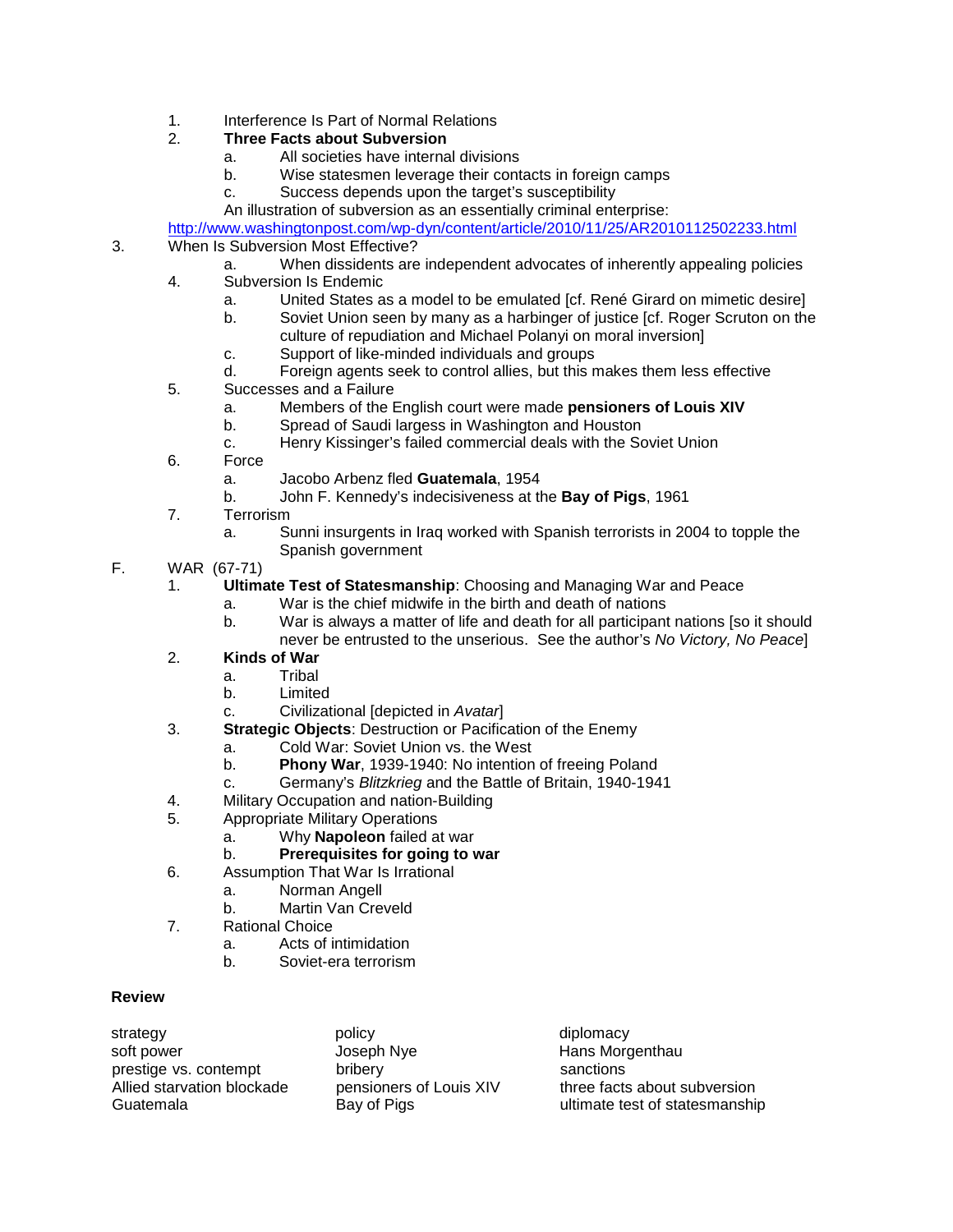kinds of war strategic objects Phony War prerequisites for going to war

## **IV. CONTEMPORARY GEOPOLITICS**

#### **Outline**

- A. THE CENTER (73-75)
	- 1. Russia
		- a. Effects of the Soviet regime on the population: dispirited, dwindling, dependent, and diffident
		- b. Economy limits its government's capacity to do big things
		- c. Neo-Soviet leadership [Putin's cult of the personality]
		- The Soviet-era "autopilot" measures success in competition with the United **States**

### 2. **Invasion of Georgia**

- a. Acquisition of a Black Sea base
- b. Discouraged building the Baku-Ceyhan pipeline
- c. Put pressure on Ukraine
- 3. Relations with China
	- a. 1960s clashes with the Soviets
	- b. China sought US nuclear protection in 1969
	- c. Russia hopes to divert China's ambition to the western Pacific
- B. EAST ASIA (75-77)
	- 1. Japan's Rise
		- a. The prizes it sought: China, Indonesia, Singapore
		- b. Its conquests: Korea, Manchuria, Greater East Asian Co-Prosperity Sphere
	- 2. **United States Navy**: Mistress of the Western Pacific
		- a. Three generations of peace
			- b. Soviet challenge to this order near the end of the Cold War
		- c. Preference for American hegemony (*Pax Americana*)
	- 3. The Passing of East Asia's Order
		- a. North Korea
		- b. China's goal<br>c. Japan's night
		- Japan's nightmare
		- d. Sino-Japanese contest for hegemony
- C. SOUTH ASIA (77-79)
	- 1. India/Pakistan Schism
	- 2. India's Economy
	- 3. Pakistan
		- a. Recruiting ground for Wahhabis from Saudi Arabia
		- b. Islamist subculture
	- 4. A Reorientation of Pakistan to the Middle East Would Be Destructive
- D. MIDDLE EAST (79-85)
	- 1. **Iran**
		- a. Centuries of **oppression of the Shi'ites by Sunnis**
		- b. Persian identity and Muslim faith have never been reconciled
		- c. Revolution of 1979
		- d. **Ayatollah Khomeini**'s coalition
		- e. secularized radical clerics
		- f. Iranian foreign policy: to leverage the status of Shia through the Middle East
		- g. Arab opposition to Iranian nukes
	- 2. **Saudi Arabia**
		- a. Regime gains legitimacy through its support of the **Wahhabis** [a Salafist sect]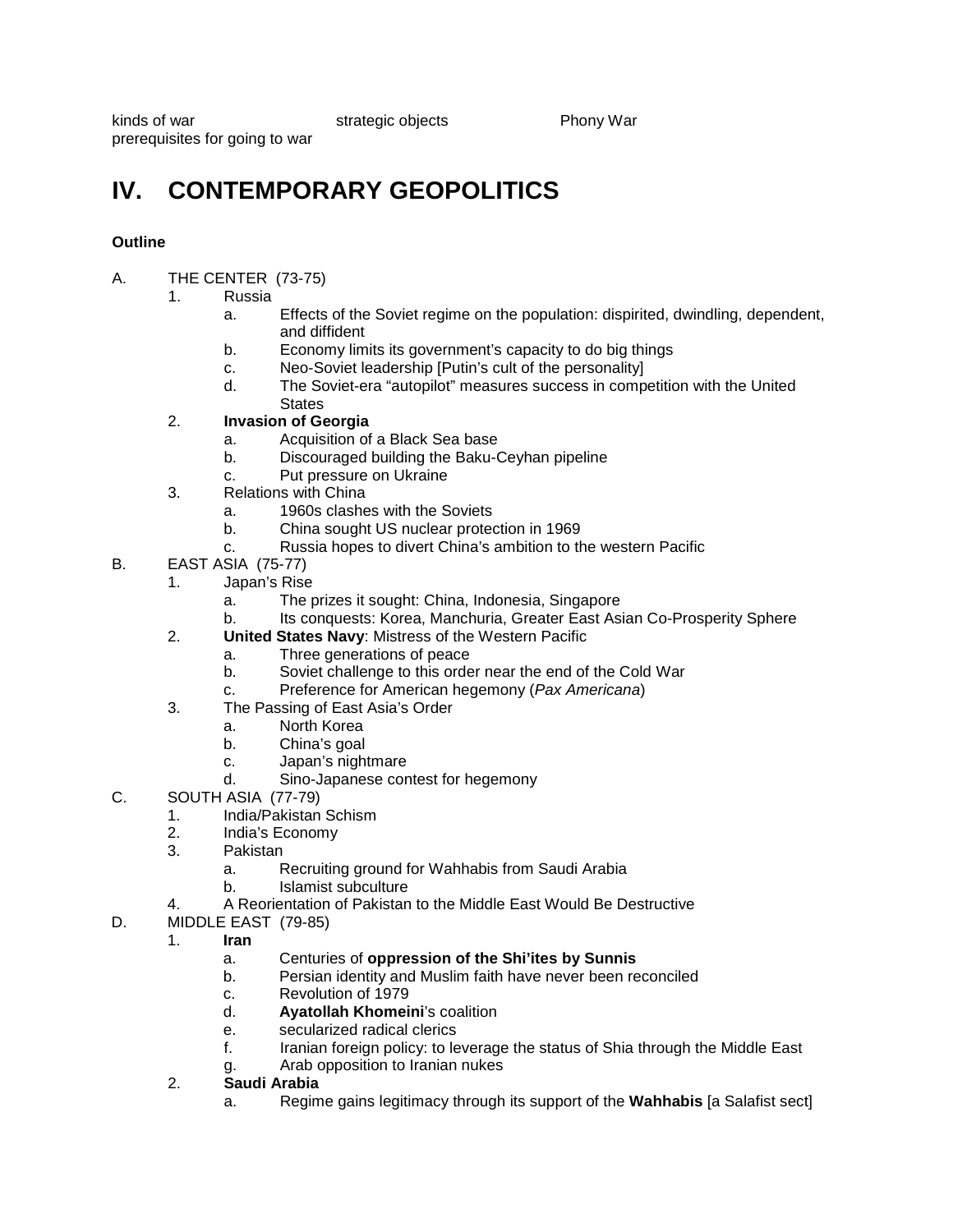- b. Members of the royal family live un-Islamic lives
- c. Tribalism of Saudi society
- d. Dependency on revenues from oil extracted by outsiders
- e. Oil revenues subsidize Wahhabism
- f. The United States has been Saudi Arabia's guarantor since 1957
- 3. **Syria**
	- a. **Ba'ath Party** (secular national socialist) and the Alawite sect
	- b. Assad family
	- c. **Hezbollah** (Iran-created Shi'ite Party of God) in Lebanon
- 4. Egypt
	- a. **Gamal Abdul Nasser**: overthrow of King Faruk (Farouk)
	- b. Muslim Brotherhood (*Ikhwan*) crushed
	- c. Post-1970 orientation to the United States
	- d. **Hassan al-Banna** and **Sayyid Qutb**
	- e. Egypt is hostage to Islamism's growing attractiveness
	- f. Migration to Europe of populations with Islamist mentalities [the early literature of modernization dismissed the staying power of "traditional society"]
- 5. Israel
	- a. Prosperity
	- b. State of war
	- c. Israel has become an international issue through oil embargoes and terrorism
- E. EUROPE (85-87)
	- 1. Former Center and Driving Force
	- 2. Aging Europe's **Passivity**
	- Question of How to Deal with a truculent Russia and Muslim Immigrants
		- a. **Imperialistic Muslim immigration**
		- b. Internalization of Muslim quarrels
	- 4. Harder-Line East vs. Softer West [New Europe vs. Old Europe]
		- a. Great Britain as the mugwump or balancer
		- b. Germany has left the West into blocking accession of former Soviet satellites into NATO
	- 5. Foreign Policy
		- a. Leveraging United States policies and backseat driving
- F. THE AMERICAS (87-89)
	- 1. Latin America
		- a. Ally-shopping by Old World governments
		- b. Future of Latin America depends on whether it ties its fortunes to the United States or aligns with other states against it

#### **Review**

what Russia gained from the invasion of Georgia role of the US navy oppression of Shiites by Sunnis Ayatollah Khomeini Wahhabis<br>Ba'ath Party **Machabis** Hezbollah Musan Bamal Abo Hassan al-Banna Sayyid Qutb Europe's passivity imperialistic Muslim immigration

Ba'ath Party Hezbollah Gamal Abdul Nasser

### **WHAT IS ALL THIS TO AMERICA—AND TO THE STUDENT OF IR?**

#### **Outline**

A. GEORGE WASHINGTON'S OBJECTIVE (91-92)